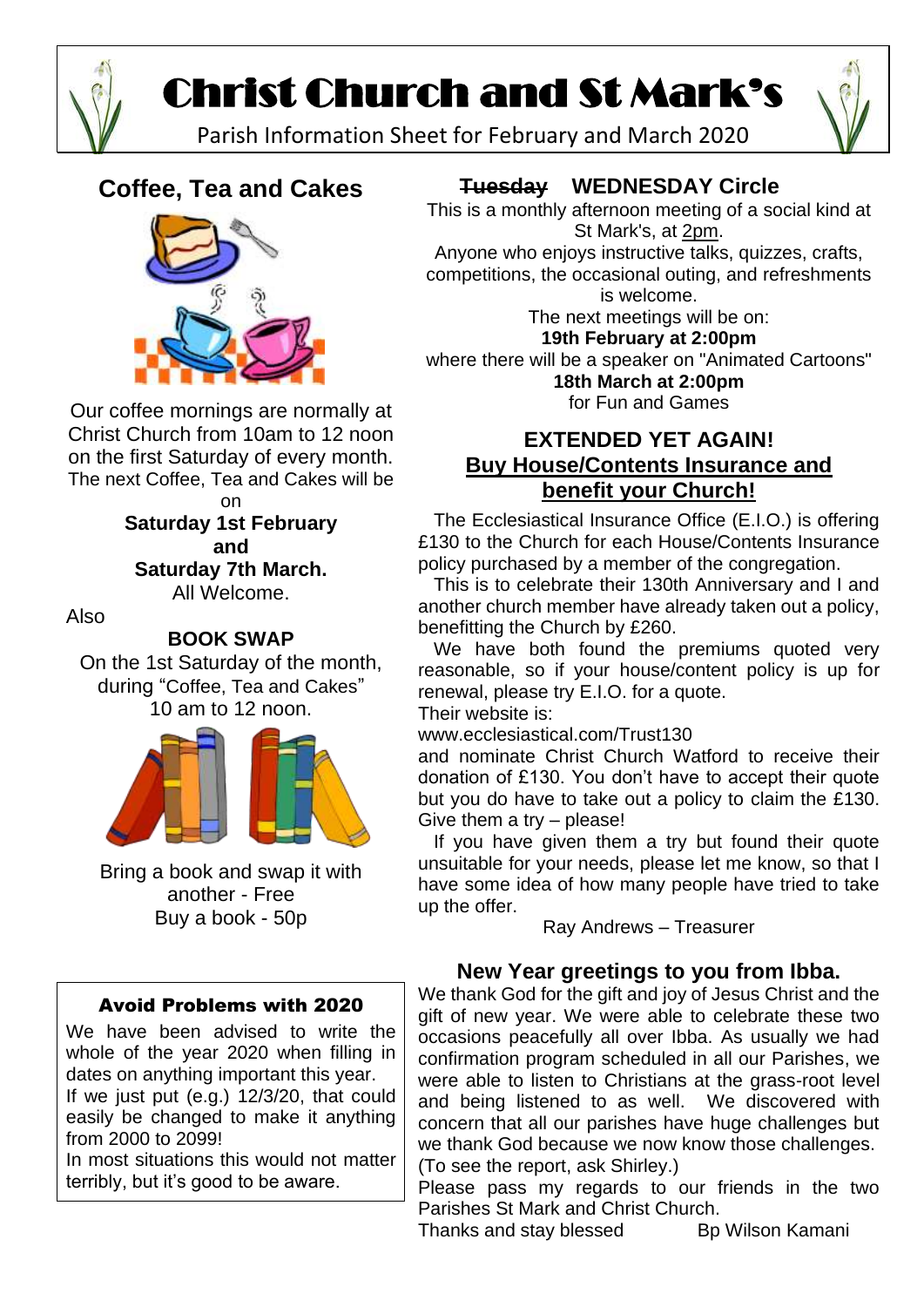### **Christmas Eve Crib service**

We began Messy Church style with time for craft. The craft options included a crib Christmas tree toy, mini Christmas wreaths using curtain rings, a paper Christmas tree and a few others.

Snacks including sausage rolls. pizza slices, cake, tea and coffee were available (and much enjoyed) during the whole event.

After time for craft we gathered near the front of the church and told the story of "The very noisy stable", pausing to sing carols and add the appropriate figures to the crib as the story progressed. There were lots of animal noises and many people to bring crib figures to the front.





Everyone left with a party bag (gold coins and a small Christmas book for children, a boxed slice of Christmas cake for the adults). About 50 adults and children attended. Some of us are looking forward to the next one!

We've never had so many sheep at our Nativity!

Gather Round Ladies had encouraged people to knit or crochet sheep, so that families hosting the Nativity (a Hispanic custom called Posada) could keep one of the sheep to bring to the Crib service.

Next Advent there will be even more, as not all of us managed to finish ours in time!



# **Inclusivity**

This is the picture from the last All Age Worship Service.

It was taken to the Ignite art club for the children to add their hands to the crib scene.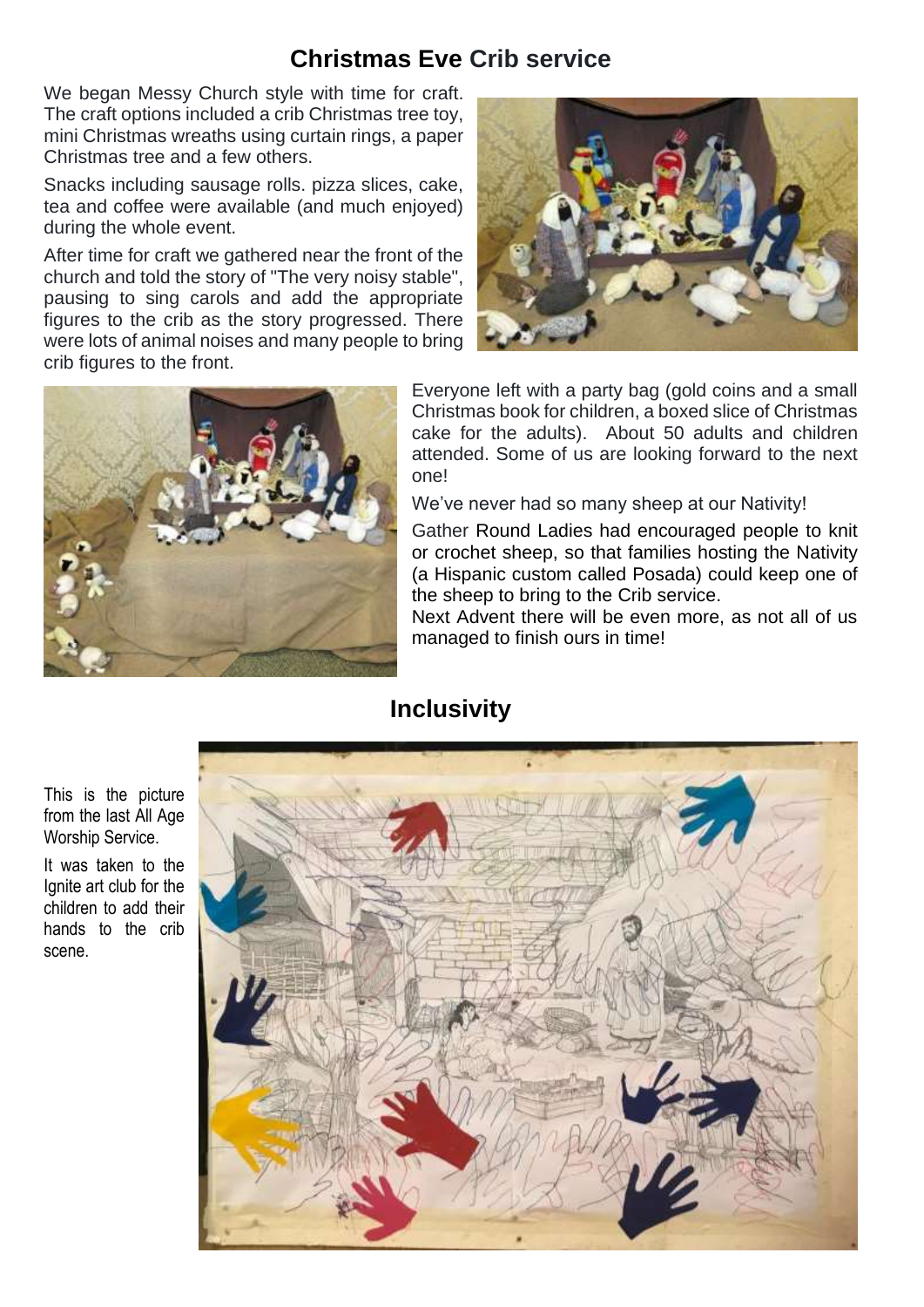#### **DATES IN FEBRUARY 2020**

| 1st Sat 10.00am-<br><b>12.00noon</b> | Coffee, Tea & Cakes in Christ Church - including Book Swap                                     |
|--------------------------------------|------------------------------------------------------------------------------------------------|
| 2nd Sun 9.30am                       | <b>Worship for all Ages with Holy Communion at St Mark's</b>                                   |
| 2nd Sun 10.30am                      | <b>Fairtrade Stall after the service at St Mark's</b>                                          |
| 2nd Sun 11.00am                      | <b>Worship for all Ages at Christ Church</b>                                                   |
| 2nd Sun 4.00pm                       | Afternoon worship in Hollytree House Lounge                                                    |
| 4th Tue 9.30-11am                    | Lift Off! Messy Tots at St Mark's                                                              |
| 4th Tue 1.15-2.45pm                  | <b>Lift Off! Messy Tots at St Mark's</b>                                                       |
| 5th Wed 10.00am                      | Holy Communion (Book of Common Prayer) at Christ Church                                        |
| 5th Wed 12.00noon                    | <b>Bible Study with light lunch at St Mark's</b>                                               |
| 7th Fri 2.00pm                       | World Day of Prayer Bible Study (John 5: 2-9a) at Holy Rood RC<br><b>Church, Market Street</b> |
| 7th Fri 4.30-6pm                     | Lift Off! Ignite at St Mark's                                                                  |
| 8th Sat 9.30-11am                    | Lift Off! Messy Breakfast at St Mark's                                                         |
| 9th Sun 9.30am                       | <b>Morning Prayer at St Mark's</b>                                                             |
| 9th Sun 11.00am                      | <b>Parish Communion at Christ Church</b>                                                       |
| 11th Tue 9.30-11am                   | Lift Off! Messy Tots at St Mark's                                                              |
| 11th Tue 1.15-2.45pm                 | Lift Off! Messy Tots at St Mark's                                                              |
| 11th Tue 7.45pm                      | Deanery Synod at All Saints', S Oxhey                                                          |
| 11th Tue 7.45 for                    | Gather Round  Ladies in Christ Church hall. Bring your favourite                               |
| 8.00pm                               | poem or hymn / song lyrics                                                                     |
| 12th Wed 10.00am                     | Holy Communion (Book of Common Prayer) at Christ Church                                        |
| 12th Wed 12.00noon                   | <b>Bible Study with light lunch at St Mark's</b>                                               |
| 14th Fri 4.30-6pm                    | Lift Off! Ignite at St Mark's                                                                  |
| 16th Sun 8.00am                      | Holy Communion at Christ Church, followed by breakfast                                         |
| 16th Sun 9.30am                      | <b>Parish Communion at St Mark's</b>                                                           |
| 16th Sun 11.00am                     | <b>Morning Prayer and Baptism at Christ Church</b>                                             |
| 16th Sun 12.00noon                   | <b>Fairtrade Stall after the service at Christ Church</b>                                      |
| 16th Sun 4.00-6.00pm                 | <b>Messy Church at Christ Church</b>                                                           |
|                                      | 18th Tue 9.30am-2.30pm Lift Off! Holiday Club at St Andrew's                                   |
| 18th Tue 7.30pm                      | <b>PCC at St Mark's</b>                                                                        |
| 19th Wed 10.00am                     | Holy Communion (Book of Common Prayer) at Christ Church                                        |
| 19th Wed 12.00noon                   | <b>Bible Study with light lunch at St Mark's</b>                                               |
| 19th Wed 2.00pm                      | <b>Wednesday Circle at St Mark's: Speaker on "Animated Cartoons"</b>                           |
| 21st Fri 9.30am-2.30pm               | Lift Off! Holiday Club at St Andrew's                                                          |
| 22nd Sat 7.30am                      | <b>Men's Breakfast at St Mark's</b>                                                            |
| 22nd Sat 9.30-11am                   | Lift Off! Messy Breakfast at St Mark's                                                         |
| 23rd Sun 9.30am                      | <b>Morning Prayer with Bible Study at St Mark's</b>                                            |
| 23rd Sun 11.00am                     | <b>Parish Communion at Christ Church</b>                                                       |
| 25th Tue 9.30-11am                   | Lift Off! Messy Tots at St Mark's                                                              |
| 25th Tue 1.15-2.45pm                 | Lift Off! Messy Tots at St Mark's                                                              |
| 26th Wed                             | <b>Ash Wednesday</b>                                                                           |
| 26th Wed 10.00am                     | Holy Communion (Book of Common Prayer) at Christ Church                                        |
| 26th Wed 12.00noon                   | <b>Bible Study with light lunch at St Mark's</b>                                               |
| 26th Wed 7.30pm                      | Holy Communion for Ash Wednesday with imposition of ashes                                      |
|                                      | (but only for those who want it) at St Mark's<br>cont. overleaf                                |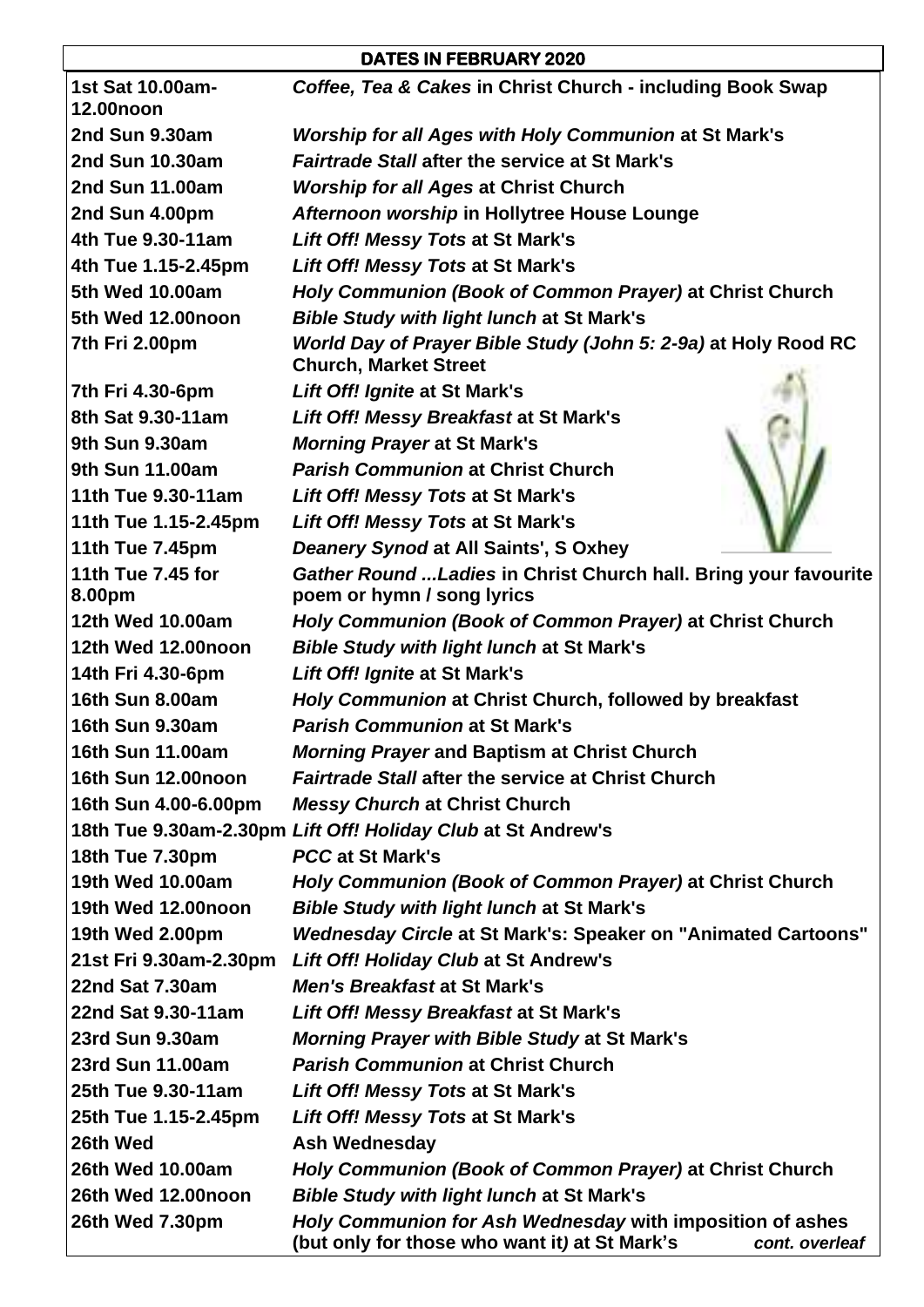| 28th Fri 4.30-6pm                    | Lift Off! Ignite at St Mark's<br><b>FEBRUARY</b> continued.                                                                                                                                                                        |  |  |
|--------------------------------------|------------------------------------------------------------------------------------------------------------------------------------------------------------------------------------------------------------------------------------|--|--|
| 29th Sat 2.00-4.00pm                 | Tea & Cake at St Mark's (donations to Love Russia)                                                                                                                                                                                 |  |  |
|                                      | <b>DATES FOR MARCH 2020</b>                                                                                                                                                                                                        |  |  |
| 1st Sun 9.30am                       | Worship for all Ages with Holy Communion at St Mark's                                                                                                                                                                              |  |  |
| 1st Sun 10.30am                      | <b>Fairtrade Stall after the service at St Mark's</b>                                                                                                                                                                              |  |  |
| 1st Sun 11.00am                      | <b>Worship for all Ages at Christ Church</b>                                                                                                                                                                                       |  |  |
| 2nd Sun 4.00pm                       | Afternoon worship in Hollytree House Lounge                                                                                                                                                                                        |  |  |
| 3rd Tue 9.30-11am                    | <b>Lift Off! Messy Tots at St Mark's</b>                                                                                                                                                                                           |  |  |
| 3rd Tue 1.15-2.45pm                  | Lift Off! Messy Tots at St Mark's                                                                                                                                                                                                  |  |  |
| 4th Wed 10.00am                      | Holy Communion (Book of Common Prayer) at Christ Church                                                                                                                                                                            |  |  |
| 6th Fri 2.00pm                       | World Day of Prayer Service at Holy Rood RC Church, Market Street,<br>followed by afternoon tea. The service has been written by the<br>women of Zimbabwe and is entitled "Rise! Take your mat and walk."<br>based on John 5:2-9a. |  |  |
| 6th Fri 4.30-6pm                     | Lift Off! Ignite at St Mark's                                                                                                                                                                                                      |  |  |
| 7th Sat 9.30-11am                    | Lift Off! Messy Breakfast at St Mark's                                                                                                                                                                                             |  |  |
| 7th Sat 10.00am-<br><b>12.00noon</b> | Coffee, Tea & Cakes at Christ Church - including Book Swap                                                                                                                                                                         |  |  |
| 8th Sun 9.30am                       | <b>Morning Prayer at St Mark's</b>                                                                                                                                                                                                 |  |  |
| 8th Sun 11,00am                      | <b>Parish Communion and Sunday School</b>                                                                                                                                                                                          |  |  |
| 10th Tue 9.30-11am                   | Lift Off! Messy Tots at St Mark's                                                                                                                                                                                                  |  |  |
|                                      | 10th Tue 1.15-2.45pm Lift Off! Messy Tots at St Mark's                                                                                                                                                                             |  |  |
| 10th Tue 7.45 for<br>8.00pm start    | <b>Gather Round  Ladies in Christ Church halls: Introduction to</b><br><b>Bridge</b>                                                                                                                                               |  |  |
| 11th Wed 10.00am                     | Holy Communion (Book of Common Prayer) at Christ Church                                                                                                                                                                            |  |  |
| 13th Fri 4.30-6pm                    | Lift Off! Ignite at St Mark's                                                                                                                                                                                                      |  |  |
| 14th Sat 9.30-11am                   | Lift Off! Messy Breakfast at St Mark's                                                                                                                                                                                             |  |  |
| 15th Sun 8.00am                      | Holy Communion at Christ Church, followed by breakfast                                                                                                                                                                             |  |  |
| 15th Sun 9.30am                      | <b>Parish Communion at St Mark's</b>                                                                                                                                                                                               |  |  |
| 15th Sun 11.00am                     | <b>Morning Prayer at Christ Church</b>                                                                                                                                                                                             |  |  |
| 15th Sun 12.00noon                   | <b>Fairtrade Stall after the service at Christ Church</b>                                                                                                                                                                          |  |  |
|                                      | 15th Sun 4.00-6.00pm Messy Church at Christ Church                                                                                                                                                                                 |  |  |
| 17th Tue 9.30-11am                   | Lift Off! Messy Tots at St Mark's                                                                                                                                                                                                  |  |  |
|                                      | 17th Tue 1.15-2.45pm Lift Off! Messy Tots at St Mark's                                                                                                                                                                             |  |  |
| 18th Wed 10.00am                     | Holy Communion (Book of Common Prayer) at Christ Church                                                                                                                                                                            |  |  |
| 18th Wed 2.00pm                      | <b>Wednesday Circle at St Mark's: Fun and Games</b>                                                                                                                                                                                |  |  |
| 20th Fri 2.00pm                      | Follow-up meeting to the World Day of Prayer Service at Holy Rood<br><b>RC Church, Market Street</b>                                                                                                                               |  |  |
| 20th Fri 4.30-6pm                    | Lift Off! Ignite at St Mark's                                                                                                                                                                                                      |  |  |
| 21st Sat 9.30-11am                   | Lift Off! Messy Breakfast at St Mark's                                                                                                                                                                                             |  |  |
| 22nd Sun                             | <b>Mothering Sunday</b>                                                                                                                                                                                                            |  |  |
| <b>22nd Sun 9.30am</b>               | <b>Morning Prayer with Bible Study at St Mark's</b>                                                                                                                                                                                |  |  |
| 22nd Sun 11.00am                     | <b>Parish Communion at Christ Church</b>                                                                                                                                                                                           |  |  |
| 24th Tue 9.30-11am                   | Lift Off! Messy Tots at St Mark's                                                                                                                                                                                                  |  |  |
|                                      | 24th Tue 1.15-2.45pm Lift Off! Messy Tots at St Mark's                                                                                                                                                                             |  |  |
| 25th Wed 11.00am                     | <b>Holy Communion at Christ Church</b>                                                                                                                                                                                             |  |  |
| 27th Fri 4.30-6pm                    | Lift Off! Ignite at St Mark's                                                                                                                                                                                                      |  |  |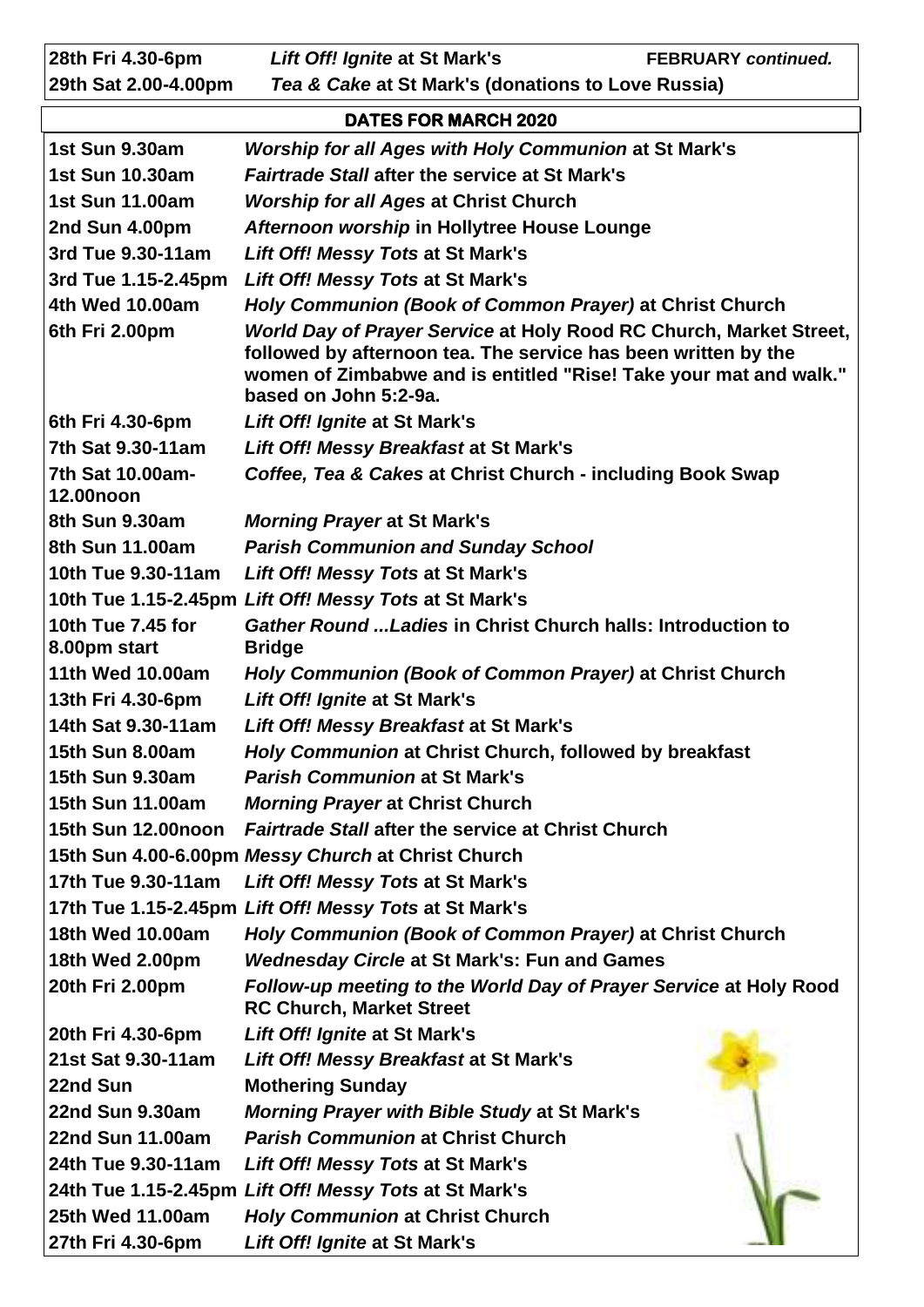| 28th Sat 7.30am    | Men's Breakfast at St Mark's                                                                        | <b>MARCH</b> continued. |
|--------------------|-----------------------------------------------------------------------------------------------------|-------------------------|
| 28th Sat 9.30-11am | Lift Off! Messy Breakfast at St Mark's                                                              |                         |
| 29th Sun           | <b>The Clocks Go Forward</b>                                                                        |                         |
| 29th Sun 10.30am   | Joint Communion Service at St Mark's (there will be no service at<br><b>Christ Church that day)</b> |                         |
|                    | 31st Tue 9.30-11am Lift Off! Messy Tots at St Mark's                                                |                         |
|                    | 31st Tue 1.15-2.45pm Lift Off! Messy Tots at St Mark's                                              |                         |
|                    |                                                                                                     |                         |

## **Our Re-Registration**

"Thank you very much for your recommitment for Christ Church & St Marks to become a registered Fairtrade place of worship. Congratulations on your hard work in promoting the Fairtrade Mark. Such enthusiasm from all over the UK means more than **7500** churches, mosques, temples and synagogues have now pledged to use and promote Fairtrade."

The Fairtrade Foundation

We are a Fairtrade parish. We use only fairly traded tea and coffee at our church events.

We need your help to be able to continue to trade fairly, by supporting the Fairtrade stall, which is held once a month at each church.

Fairtrade stalls are held after the main morning services:

at St Mark's on the 1st Sunday in the month and at Christ Church on the 3rd Sunday in the month.

Thank you to everyone who does already support the stalls.

You make a real difference to producers around the world.

Fairtrade is about better prices, decent working conditions, local sustainability, and fair terms of trade for farmers and workers in the developing world.

#### **KEEP YOUR EYES PEELED**

We will soon have details of all the Easter eggs available through the Fairtrade stall: Divine eggs, Real Easter Eggs and NEW Organic Easter eggs from Traidcraft.

**AIRTRADE** Awarded to Christ Church & St Mark's  $On$ 20th January 2020 Valid until: 20th January 2022 Mend **Michael Gidney** Chief Executive

**Fairtrade Foundation** 

We are a

**FAIRTRADE**<br>CHURCH